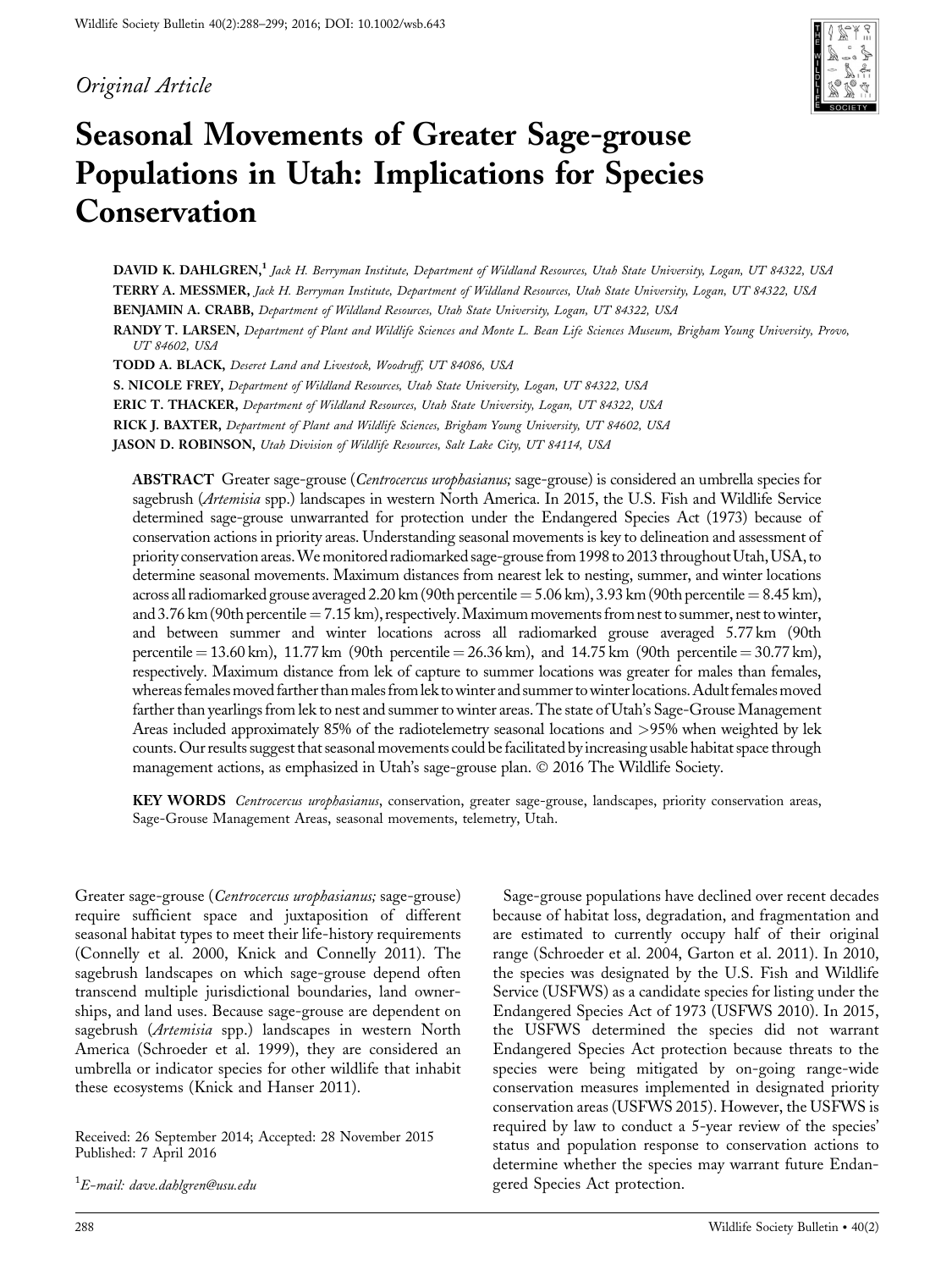Understanding seasonal movements for this at-risk species was key to identifying range-wide priority conservation areas (USFWS 2015). Sage-grouse seasonal habitats have generally been defined using 3 broad categories: breeding, summer, and winter (Connelly et al. 2000). Breeding habitats consist of areas where prelaying, lekking, nesting, and early brooding activities occur. Summer habitats primarily consist of late brooding areas. Winter habitat occurs in areas where sagebrush is available above the snow throughout the winter for food and cover (Connelly et al. 2000). Some populations may be considered nonmigratory, using a specific landscape to meet all their seasonal habitat requirements (Connelly et al. 2000). Other populations may migrate >50 km between seasonal habitats (Connelly et al. 2000, Leonard et al. 2000, Fedy et al. 2012). Within populations, individuals may exhibit varying movement strategies between seasonal habitats (Fedy et al. 2012, Reinhart et al. 2013).

Sage-grouse conservation planning within state and federal agencies has recently occurred using a strategic landscape management approach (Williams et al. 2004, Idaho Department of Fish and Game 2006, Doherty et al. 2011, Goble et al. 2012, Utah 2013). The USFWS Conservation Objectives Team report emphasized the need to focus management efforts on protecting and enhancing priority habitats as an essential mechanism for sage-grouse conservation (USFWS 2013). Priority conservation areas across sage-grouse range have been delineated for future conservation investment because they afford increased certainty that conservation actions will result in population persistence (Stiver et al. 2006, Doherty et al. 2011, USFWS 2013). A strategic approach to species conservation planning targets areas that are likely to yield the greatest returns to conservation investments (Margules and Pressey 2000, Schulte et al. 2008, Carvell et al. 2011). Doherty et al. (2011) and Fedy et al. (2012) stressed the need to include all

seasonal habitat types, not just breeding habitats, within these priority areas. Fedy et al. (2012) demonstrated how priority conservation areas can be assessed using sage-grouse seasonal movements in Wyoming, USA, by using radiomarked individuals across multiple study areas, but called for more information from other studies to further validate this approach.

Current sage-grouse distribution and habitat in Utah, USA, tends to be fragmented and disjunct compared with other states (Beck et al. 2003, Schroeder et al. 2004). Historically, sage-grouse occurred in all of Utah's 29 counties (Beck et al. 2003). Current sage-grouse distribution in Utah is estimated to represent 40.9% (2.1% of which is Gunnison sage-grouse  $[C.$  minimus] range) of the historical distribution within the state in 26 counties (Beck et al. 2003). Currently, Utah's larger populations of sage-grouse inhabit sagebrush landscapes in west Box Elder, Rich, Wayne, Garfield, and Uintah counties. Smaller populations inhabit extant sagebrush habitats in southwest, central, and northeastern Utah (Beck et al. 2003). Although declines occurred in the 1960s, overall populations have been relatively stable since the mid-1980s (Beck et al. 2003, Garton et al. 2011).

The State of Utah published a state-wide plan (Plan; Utah 2013) to facilitate sage-grouse conservation and management actions. Utah's Plan was developed to protect habitat and associated populations of sage-grouse by designating priority areas for sage-grouse conservation actions (USFWS 2013). Utah's Plan delineated 11 Sage-Grouse Management Areas that stakeholders believed afforded the greatest conservation potential for populations and habitats (Fig. 1). The Utah Plan's approach was designed to encompass all seasonal habitats for each population (i.e., incorporate priority conservation areas). Because sage-grouse use large landscapes and strategic conservation is being implemented within priority conservation areas, there is a



Figure 1. Maps of greater sage-grouse (Centrocercus urophasianus) study areas and radiomarked seasonal locations (black circles) during 1998–2013 in Utah, USA. Maps show nest, summer, and winter locations. Gray areas represent Utah's Sage-Grouse Management Areas.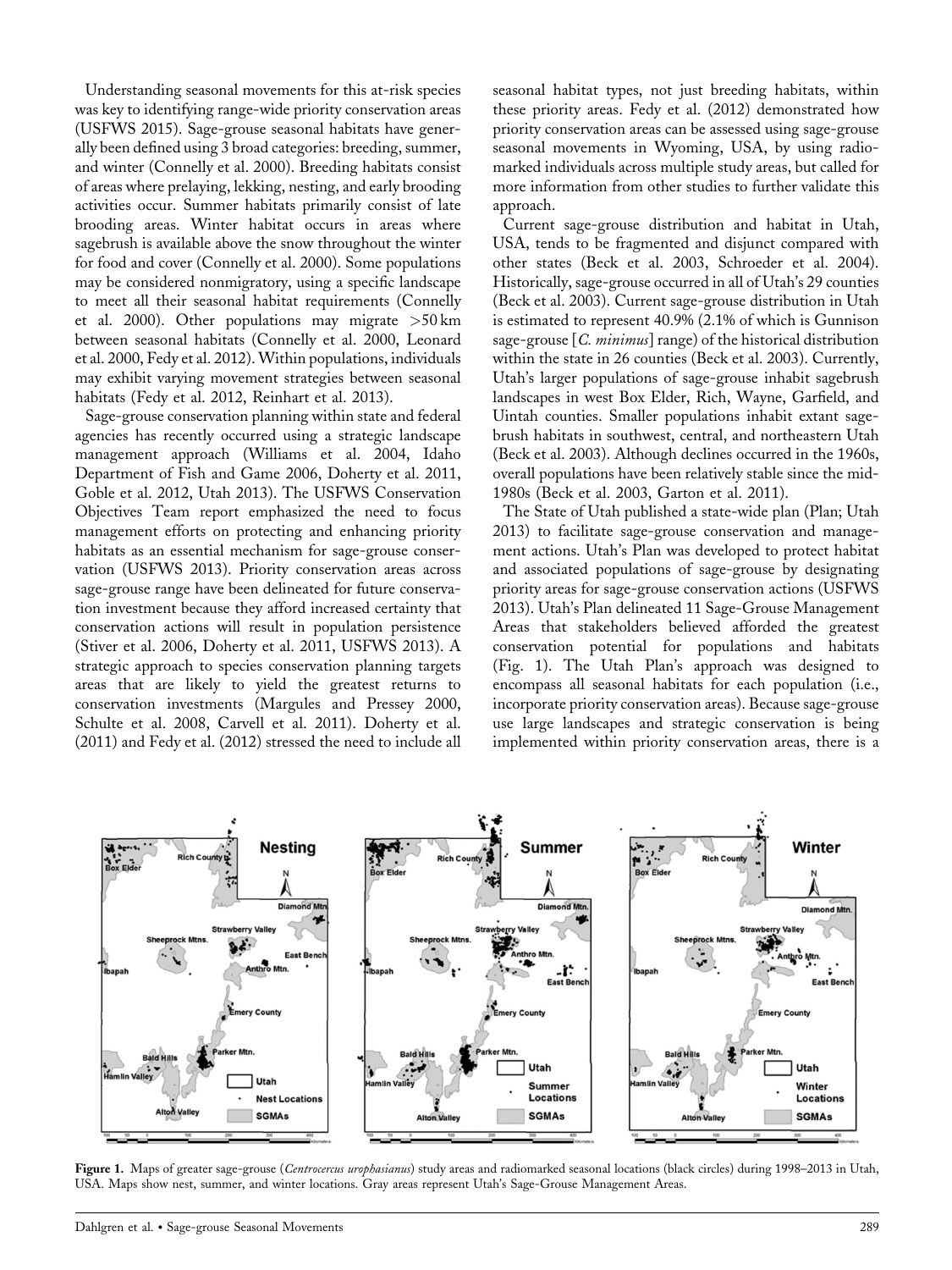need to understand seasonal movements and assess how well priority conservation areas in Utah incorporate seasonal locations. We used sage-grouse radiotelemetry-location data collected over 2 decades to map breeding (nest and early brooding), summer (late brooding and nonreproductive individuals), and winter-use locations and then determine where and how seasonal movements might differ among and within age-classes, sexes, and distinct populations based on habitat availability. Specifically, we evaluated the distance from breeding grounds (i.e., leks) to seasonal locations and described inter-seasonal movements to define recommended buffers for conservation. We also assessed the relationship between movement distance and habitat space. Lastly, we determined what percent of Utah's sage-grouse seasonal locations were encompassed by Utah's Sage-Grouse Management Areas.

## STUDY AREA

Sage-grouse location data were compiled from sage-grouse populations at 13 study areas in Utah from 1998 to 2013 (Fig. 1). These study areas represented the majority of sagegrouse populations in Utah. All but 2 study areas were associated with Sage-Grouse Management Areas (Fig. 1). Populations in northern Utah inhabited sagebrush-steppe, while populations in central and southern Utah primarily used sagebrush semidesert (West 1983). Both were shrubdominated sagebrush systems differentiated by an increased herbaceous component in higher latitude sagebrush-steppe systems compared with lower latitude sagebrush semidesert. Generally, big sagebrush (A. tridentata) varieties dominated most landscapes within occupied habitats with Wyoming  $(A. t. w$ yomingensis), basin  $(A. t. tridentata)$ , and mountain (A. t. vaseyana) big sagebrush at lower, mid, and high elevations, respectively. Shallow soils supported inclusions of low (A. arbuscula) and black (A. nova) sagebrush across the state. Silver sagebrush (A. cana) was present at high-elevation mesic areas and there was limited distribution of three-tip sagebrush (A. tripartita) in northern Utah. Although statewide landownership in Utah was predominantly federal, private lands in the state provided approximately 50% of the current habitat for sage-grouse populations (Beck et al. 2003).

Beck et al. (2003) mapped the current distribution of sagegrouse within Utah. Most of the sage-grouse populations in the state were relatively small and inhabited isolated and remote landscapes (Beck et al. 2003). The largest sage-grouse populations in the state were associated with larger, contiguous sagebrush landscapes. We compared our Figure 1 with Beck et al. (2003) to classify population status relative to landscape characteristics. To evaluate seasonal movements, we assigned either "large continuous" or "small isolated" population status to each study area. Our study areas included West Box Elder County (large), Rich County (large; some birds were captured in or moved into Idaho), Diamond Mountain (large; Uintah County), East Bench (small; Uintah County), Anthro Mountain (small; Duchesne County), Strawberry Valley (small; Wasatch County), Sheeprock Mountains (small; Tooele and Juab counties),

Ibapah (small; Tooele and Juab counties; some birds were captured in or moved into Nevada), Wildcat Knoll and Horn Mountain referred to as Emery County (small; Emery and Sevier counties), Parker Mountain (large; Wayne, Piute, and Garfield counties), Bald Hills (small; Iron County), Hamlin Valley (small; Iron County), and Alton Valley (small; Kane County; Fig. 1). Study areas of Anthro Mountain and East Bench were not incorporated into Sage-Grouse Management Areas because of current and potential anthropogenic disturbance and a lower certainty of return on future conservation investment (Utah 2013). Utah shared sagegrouse populations with all adjacent states except Arizona and New Mexico.

## METHODS

We captured individual sage-grouse nocturnally using spotlights and dip-nets in the early spring near lek sites, although we trapped a few individuals during late summer or early autumn (Giesen et al. 1982). We sexed (male or female) and aged (yearlings or second year—SY; or adults or after second year—ASY) birds based on wing characteristics (Beck et al. 1975). We attached necklace-style 19–21-g radios (Advanced Telemetry Systems, Inc., Isanti, MN, USA; Holohil Systems, Ltd., Carp, ON, Canada; American Wildlife Enterprises, Monticello, FL, USA); radios were equipped with a motion detection for mortality signal and 24–36 months of battery life. Institutional Animal Care and Use Committee permit numbers from Utah State University were 2322, 2411, 2419, 2560, 1451, 2189, 942, 942R, 1194, 1404, 1332, and from Brigham Young University were 100302, 110301, 050301, 080402.

Throughout all seasons, we used a handheld global position system (GPS) unit to record a position for radiomarked bird locations within a few meters of where we tracked birds to, flushed birds, or aerially located birds with fixed-wing aircraft (Universal Transverse Mercator [UTM] NAD83 Zone 12). Only one study, located in northern Rich County and southeastern Idaho (Fig. 1), used triangulation to obtain UTMs. To approximate locations by triangulation, we used LOCATE III version 3.18 (<www.locateiii.com>) with  $\geq$ 3 bearings from different locations (UTMs), where the first 2 bearings were approximately  $45^{\circ}$  from each other and the third bearing bisected the intersection of the first 2 bearings. We categorized locations throughout Utah as nest, brood, or nonbreeding adult locations.

We located radiomarked females at their nest sites using telemetry and binoculars. We did not purposely flush females from their nests because of the propensity of sage-grouse females to abandon nests once disturbed (Connelly et al. 2011b). If  $\geq$ 1 egg hatched, we considered the nest successful and followed brood females through early and late brooding activities. We took care not to flush chicks during brood monitoring, and we used female "broody" behavior (e.g., did not join groups of other adult grouse; held tight when observer was nearby; broken-wing display if flushed) as a surrogate for documenting extant chicks. We completed concerted efforts at the end of the brooding period (42 or 50 days) to document live chicks; and in Parker Mountain,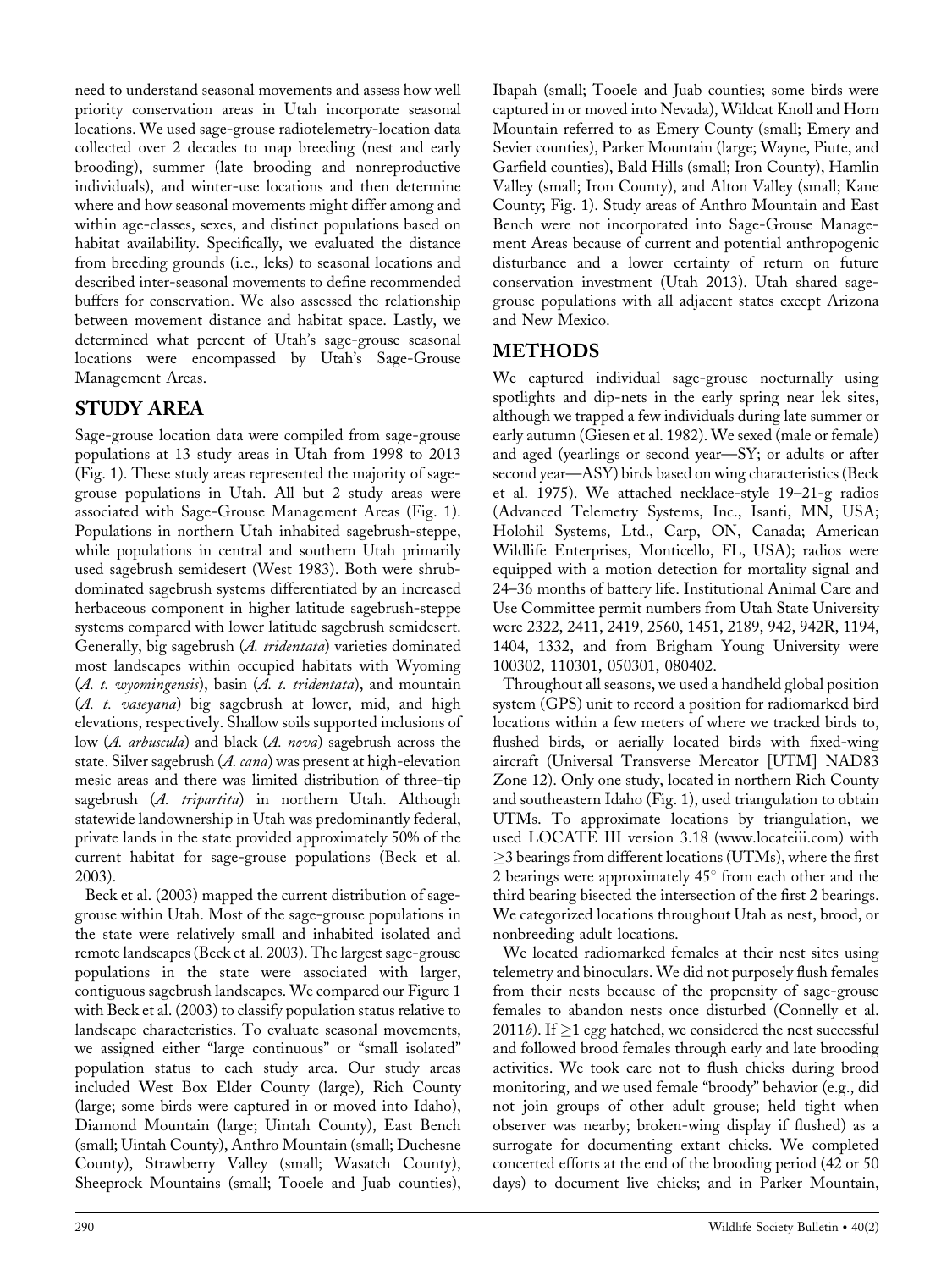Strawberry Valley, and West Box Elder, we used pointing dogs to locate chicks at the end of the brooding season (Dahlgren et al. 2010, 2012). We did not evaluate distance moved by brood fate because broods that survived longer had more opportunity to move farther. We located males and nonreproductive females sporadically throughout the summer and located all radiomarked birds irregularly during the autumn and winter. At least one flight with fixed-wing aircraft occurred during the autumn and winter in all areas and years studied.

The organizations from which data originated followed their quality assurance and quality control procedures before we received the databases. Once we compiled these data into a single database, we completed another quality assurance and quality control process to ensure data were consistent among study areas and projects. For example, we evaluated location accuracy, making note of suspect locations, and contacted original personnel who collected the data if such locations were identified. We censored from the statewide database any data points that could not be confirmed as accurate or corrected. We performed spatial analyses using ArcGIS 10.2 and R (R Core Team 2013) packages sp (Pebesma and Bivand 2005, Bivand et al. 2013) and rgeos (Bivand and Rundel 2013).

We determined inter-seasonal habitat movements using UTMs to calculate the Euclidean distance (m) between points. We censored any individuals captured outside of the spring lekking season (1 Mar–31 May) from nearest lek and lek of capture calculations. We used the Utah Division of Wildlife Resources (UDWR) statewide sage-grouse lek database to map lek locations [\(http://wildlife.utah.gov/](http://wildlife.utah.gov/uplandgame/sage-grouse/) [uplandgame/sage-grouse/](http://wildlife.utah.gov/uplandgame/sage-grouse/), Greater Sage-Grouse maps link). Because inaccuracies in lek location information existed in previous data sets, prior to conducting the analysis, all known lek locations were verified in 2013 by UDWR biologists. The nearest lek was defined as the lek with the minimal distance from a given radiomarked bird location with a UDWR lek count of  $>1$  for  $\geq 1$  year in the previous 10 years (i.e., occupied) or a newly discovered lek that had been counted for <2 years (i.e., undetermined). The lek of capture was defined as the nearest lek (same requirements as above) to the original capture location of the radiomarked bird.

We defined nest locations as a confirmed visual (using binoculars) location of the radiomarked female on the nest. Because renesting rarely occurred in our study areas, we only considered first nesting attempts each year. Summer locations included all radiomarked sage-grouselocations from 15 June to 31 August. For some analyses, we separated out brood locations during the summer; where brood was defined as a radiomarked female with  $\geq 1$  chick(s) present. Because summer and winter locations could have >1 location/ individual unit (i.e., a single brood, or individual bird), we used only the maximum distance for each individual-by-year. We used maximum distance because our objectives were to provide management recommendations that incorporated the spatial extent needed to support this landscape species (Knick and Connelly 2011). We defined winter locations as any radiomarked sage-grouse (male or female) location from

1 November to 1 March. For seasonal movements, we accounted for sex, age (second year—SY; or after second year— ASY), and nest fate (success vs. unsuccessful) to assess whether these factors influenced, or were influenced by, movement distances (see Data Analysis below).

From 2003 to 2010, radiomarked sage-grouse were translocated from other study areas within Utah and released in Strawberry Valley and Anthro Mountain (Baxter et al. 2008, Gruber 2012). Translocated sage-grouse, being new to their available habitat, have the potential to make movements different from those of resident birds (Baxter et al. 2013). To assess this potential, we determined nest and brood location distances from nearest lek and lek of capture for translocated versus resident birds in both Strawberry Valley and Anthro Mountain. For analysis, the lek of release was a substitute for lek of capture for translocated birds. We then compared these distances using a 95% confidence interval of the difference of means and, similar to Baxter et al. (2008), found no differences in movements between translocated and resident birds for the Strawberry Valley study area (Supporting Information Table S1). Therefore, we included translocated with resident radiomarked bird locations for the Strawberry Valley study area in our movement analyses. We found no difference for nest and brood distances to nearest lek for Anthro Mountain study area; however, translocated birds had farther nest and brood locations from the lek of release (i.e., surrogate for lek of capture) than resident birds. Therefore, we censored translocated birds for the Anthro Mountain study area from lek of capture analyses.

To determine what percent of sage-grouse telemetry-based locations were included in Sage-Grouse Management Areas, we overlaid Utah's Sage-Grouse Management Area spatial data (i.e., an ESRI ArcGIS 10.1.2 shapefile) on known seasonal (nest, brood, summer, and winter) location data. For study areas abutting state borders, we did not include locations outside of the state of Utah when determining the percentage of locations within Sage-Grouse Management Area boundaries. Because the number of locations varied by individual bird and study area, our data had the potential to bias the percentage of locations covered by Sage-Grouse Management Area boundaries toward study areas with more locations per individual. We calculated individual study area weights to alleviate this bias. Study area weights were generated by creating a convex hull around all seasonal locations for each study area. We then used counts of active leks within the study area convex hull for the years each study area was monitored to determine the mean number of males for each lek. We then summed mean males per lek for all leks within each study area convex hull. Each study area weight was then calculated by dividing the sum of males per lek for each study area by the total sum of males per lek across all study areas. The study area weight was then multiplied by percent of locations within the Sage-Grouse Management Area boundary for each study area, and then these products were summed across all study areas to represent the weighted proportion of nest, summer, and winter locations within Sage-Grouse Management Area.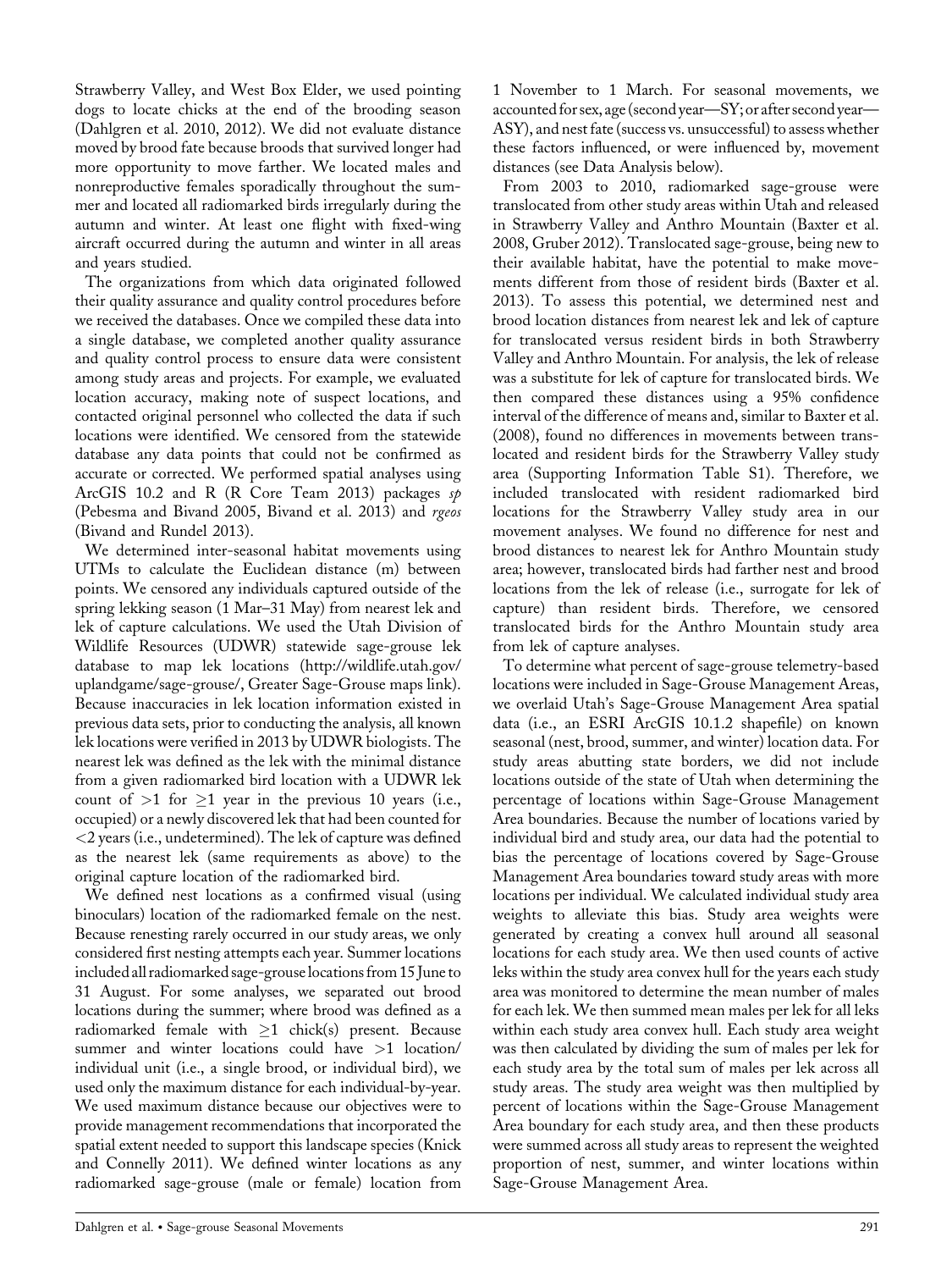Because sage-grouse populations across Utah inhabited sagebrush landscapes that varied in size (Beck et al. 2003, Schroeder et al. 2004), we evaluated the effect of usable space (i.e., habitat space) on seasonal movement patterns. Usable space can be defined as any point on a landscape where habitat is compatible with the adaptations (i.e., physical, behavioral, and physiological) of a species in a time-unlimited sense (adapted from Guthery 1997). We assessed the effects of usable space using nest to maximum brood-location distance. We buffered successful nests with the 90th percentile (Fedy et al. 2012) distance for maximum within-year brood movements for all study areas (12.84 km). We then used a vegetation data layer that consisted of 9 cover types (Colorado Plateau Mixed Low Sagebrush Shrubland, Wyoming Basins Dwarf Sagebrush Shrubland and Steppe, Great Basin Xeric Mixed Sagebrush Shrubland, Inter-Mountain Basin's Big Sagebrush Shrubland, Columbia Plateau Low Sagebrush Steppe, Inter-Mountain Basin's Big Sagebrush Steppe, Inter-Mountain Basins Montane Sagebrush Steppe, Inter-Mountain Basin's Semi-Desert Shrub-Steppe, Shrubland Alliance) from the inter-agency Landscape Fire and Resource Management Planning Tools Project (LANDFIRE; [http://www.landfire.](http://www.landfire.gov) [gov](http://www.landfire.gov); Rollins 2009) representing areas dominated by sagebrush (which we assumed to be potential sage-grouse habitat) to calculate the proportion of habitat space (i.e., usable space) within the 12.84-km nest buffer. Because disturbances to habitat (e.g., fire) may have occurred over the study period, we used LANDFIRE vegetation data layers from 2001, 2008, 2010, and 2012 to match vegetation conditions to brood location dates as best we could. Additionally, we used annual LANDFIRE disturbance layers to classify areas labeled as "medium" or "high" severity disturbance as nonhabitat. The brood movement distances were then regressed on the proportion of habitat space within the buffer to evaluate our hypothesis that greater proportions of habitat space would correlate positively with farther movement distances (see Data Analysis below). Additionally, if habitat space affected movements we expected an increase in variability of movement distances with increasing space; in other words, the option for larger movements was more available.

#### Data Analysis

We calculated mean, standard error, median, minimum, maximum, and the 5th, 90th, and 95th percentiles for each seasonal movement (including distance to nearest lek and lek of capture) by small, large, and all populations. Summary statistics for each seasonal movement by study area can be found in Supporting Information (Tables S1–14). We used a 95% confidence interval of the difference of means to test for differences in female age, sex class, and nest fate for seasonal movement distances (see Table 1 for a list of seasonal movement comparisons).

To evaluate whether brood movements were related to habitat space for each study area, we used a weighted leastsquares linear regression of maximum distance broods moved on proportion of habitat spacewithin the 12.84-km nest buffer, where age of the brood (i.e., days survived) was the weighted value (R Core Team 2013; [http://stat.ethz.ch/R-manual/R](http://stat.ethz.ch/R-manual/R-patched/library/stats/html/lm.html)[patched/library/stats/html/lm.html](http://stat.ethz.ch/R-manual/R-patched/library/stats/html/lm.html)). We weighted by brood age because broods that survived longer had more opportunity tomove farther from their nests; thus, distances associatedwith these broods provided more certainty than those associated with younger broods. Maximum distance a brood moved was log transformed to meet assumptions of normality for a leastsquares linear regression. We used  $\alpha = 0.05$  to test for statistical significance in our regression analysis.

#### RESULTS

We used data for seasonal locations from 1,242 female and 454 male radiomarked sage-grouse to conduct our study. On average, adult females located their nests 0.29 km farther away from the nearest lek and 1.11 km from lek of capture compared with yearling females (Table 2). Successful nests were located 0.31 km, on average, farther from the nearest lek than their unsuccessful counterparts (Table 3). In addition, adult females moved an average of 3.07 km farther between their maximum summer and winter locations compared with yearling females (Table 2). We found no differences in movements by age class for males (Table 4). On average, males moved 1.38 km farther than females from lek of capture in the summer, but females moved 0.68 km farther than males from the nearest lek during the winter (Table 5). In addition, females moved an average of 3.5 km farther

Table 1. Comparisons made for seasonal movement distances and age class, sex, and nest survival fate for greater sage-grouse (Centrocercus urophasianus) populations during 1998–2013 in Utah, USA. N/A is not applicable. The Table column represents the numbered tables within the text below.

| Seasonal movement distance comparison  | Age, sex, or fate comparison | Table      |
|----------------------------------------|------------------------------|------------|
| Nest to nearest lek                    | Female age and nest fate     | 2, 3, 6    |
| Nest to lek of capture                 | Female age and nest fate     | 2, 3       |
| Nest to max, brood location            | N/A                          | 6          |
| Nest to max. summer location           | Female age                   | 2, 6       |
| Nest to max. winter location           | Female age                   | 2, 6       |
| Nearest lek to max, brood location     | Female age                   |            |
| Nearest lek to max. summer location    | Sex and male age             | 4, 5, 7    |
| Nearest lek to max. winter location    | Sex and male age             | 4, 5, 7    |
| Lek of capture to max. brood location  | Female age                   |            |
| Lek of capture to ma. summer location  | Sex and male age             | 4, 5       |
| Lek of capture to max. winter location | Sex and male age             | 4, 5       |
| Max. summer to winter locations        | Sex and age                  | 2, 4, 5, 7 |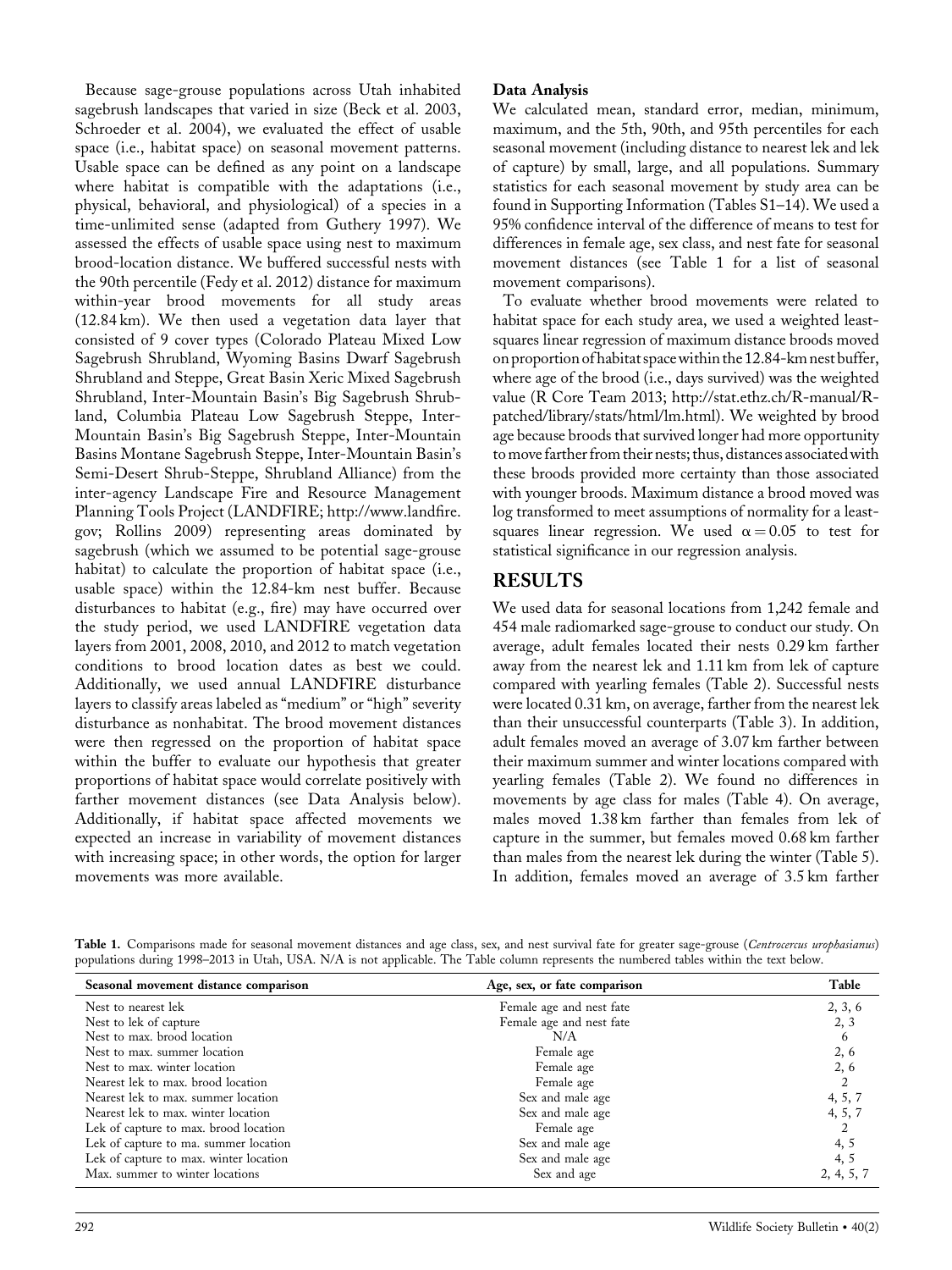Table 2. Female greater sage-grouse (Centrocercus urophasianus) age-class comparisons for seasonal movements for combined samples across all study areas, during 1998–2013 in Utah, USA. SE, standard error; LCL, lower confidence limit for the 95% confidence intervals of the difference in means; UCL, upper confidence limit for the 95% confidence intervals of the difference in means.

| Movement comparison <sup>a</sup>      | Female age <sup>b</sup> | n   | $\bar{x}$ (km) | <b>SE</b> | <b>LCL</b> | <b>UCL</b> |
|---------------------------------------|-------------------------|-----|----------------|-----------|------------|------------|
| Nest to nearest lek                   | <b>SY</b>               | 228 | 1.97           | 0.12      | 0.02       | 0.56       |
|                                       | ASY                     | 659 | 2.26           | 0.08      |            |            |
| Nest to lek of capture                | <b>SY</b>               | 175 | 5.04           | 0.39      | 0.17       | 2.06       |
|                                       | ASY                     | 552 | 6.15           | 0.29      |            |            |
| Nearest lek to max, brood location    | SY                      | 101 | 3.85           | 0.28      | $-0.47$    | 0.8        |
|                                       | <b>ASY</b>              | 282 | 4.02           | 0.16      |            |            |
| Lek of capture to max. brood location | <b>SY</b>               | 72  | 8.02           | 0.88      | $-1.53$    | 2.44       |
|                                       | ASY                     | 207 | 8.47           | 0.49      |            |            |
| Nest to max, summer location          | SY                      | 157 | 5.95           | 0.50      | $-1.65$    | 0.74       |
|                                       | ASY                     | 392 | 5.50           | 0.35      |            |            |
| Nest to max, winter location          | <b>SY</b>               | 29  | 10.69          | 1.44      | $-2.19$    | 5.07       |
|                                       | ASY                     | 85  | 12.13          | 1.14      |            |            |
| Max. summer to winter locations       | <b>SY</b>               | 80  | 13.92          | 1.10      | 0.25       | 5.88       |
|                                       | ASY                     | 184 | 16.99          | 0.91      |            |            |

<sup>a</sup> Summer movements include brood and nonbreeding female locations 15 Jun–31 Aug. Winter movements include female locations 1 Nov–1 Mar. Brood locations include brood female locations 15 Jun–31 Aug.

<sup>b</sup> SY, second year; ASY, after second year.

between their maximum summer and winter locations compared with males (Table 5). Regardless of whether sagegrouse were in small isolated populations or large continuous ones, females placed their nests an average of 2.20 km  $(min = 0.04 \text{ km}, \text{ max.} = 11.91 \text{ km}, 90 \text{th} \text{ percentile} = 5.06$ km) from the nearest lek (Table 6).

Table 3. Female greater sage-grouse (Centrocercus urophasianus) nest-fate comparisons for seasonal movements for combined samples across all study areas during 1998–2013 in Utah, USA. SE, standard error; LCL, lower confidence limit for the 95% confidence intervals of the difference in means; UCL, upper confidence limit for the 95% confidence intervals of the difference in means.

| Movement<br>comparison | <b>Nest</b><br>fate <sup>a</sup> | n   | x<br>(km) |      | SE LCL UCL        |                   |
|------------------------|----------------------------------|-----|-----------|------|-------------------|-------------------|
| Nest to nearest lek    | U                                | 379 | 2.05      | 0.09 |                   | $0.05 \quad 0.56$ |
|                        | S                                | 496 | 2.36      | 0.09 |                   |                   |
| Nest to lek of capture | U                                | 315 | 6.43      |      | $0.41 -1.63 0.35$ |                   |
|                        |                                  | 397 | 5.80      | 0.30 |                   |                   |

<sup>a</sup> S, successful; U, unsuccessful.

Whether in small or large populations females moved on average  $11.77 \text{ km}$  (min.  $= 0.63 \text{ km}$ , max.  $= 40.33 \text{ km}$ , 90th percentile =  $26.36$  km) from nest to winter locations (Table 6). Regardless of sex class, grouse moved an average of 14.75 km  $(min = 0.24 km, max = 58.31 km, 90th percentile = 30.77$ km) from summer towinter locations (Table 7). Irrespective of being in small isolated or large continuous populations, grouse moved on averaged  $3.93 \text{ km}$  (min.  $= 0.07 \text{ km}$ ,  $max = 24.54$  km, 90th percentile  $= 8.45$  km) from nearest lek to maximum summer locations (Table 7). However, grouse in small isolated habitats moved farther ( $\bar{x} = 4.14$  km,  $SE = 0.16$ , min.  $= 0.17$  km, max.  $= 18.15$  km, 90th percen $tile = 8.65 \text{ km}$  than grouse in large contiguous habitats  $(\bar{x} = 2.79 \text{ km}, \text{SE} = 0.17, \text{ min.} = 0.16 \text{ km}, \text{ max.} = 25.78 \text{ km},$ 90th percentile  $=$  4.98 km) from nearest lek to maximum winter locations (Table 7).

Overall, we found that 88%, 78%, and 89% of nest, summer, and winter locations, respectively, were within Sage-Grouse Management Areas. After weighting by male lek counts, 96%, 95%, and 95% of nest, summer, and winter

Table 4. Male greater sage-grouse (Centrocercus urophasianus) age-class comparisons for seasonal movements for combined samples across all study areas during 1998–2013 in Utah, USA. SE, standard error; LCL, lower confidence limit for the 95% confidence intervals of the difference in means; UCL, upper confidence limit for the 95% confidence intervals of the difference in means.

| Movement comparison <sup>a</sup>       | Male age <sup>b</sup> | n   | $\bar{x}$ (km) | <b>SE</b> | <b>LCL</b> | <b>UCL</b> |
|----------------------------------------|-----------------------|-----|----------------|-----------|------------|------------|
| Nearest lek to max. summer location    | SY                    | 28  | 4.87           | 0.80      | $-0.42$    | 2.82       |
|                                        | ASY                   | 253 | 3.67           | 0.19      |            |            |
| Lek of capture to max. summer location | <b>SY</b>             | 28  | 9.38           | 1.23      | $-4.65$    | 0.76       |
|                                        | ASY                   | 253 | 11.33          | 0.60      |            |            |
| Nearest lek to max, winter location    | <b>SY</b>             | 14  | 3.43           | 0.62      | $-1.11$    | 1.54       |
|                                        | ASY                   | 133 | 3.22           | 0.25      |            |            |
| Lek of capture to max. winter location | <b>SY</b>             | 14  | 9.35           | 1.93      | $-4.29$    | 4.05       |
|                                        | ASY                   | 133 | 9.47           | 0.86      |            |            |
| Max. summer to winter locations        | <b>SY</b>             | 6   | 12.54          | 3.25      | $-6.86$    | 6.82       |
|                                        | ASY                   | 78  | 12.56          | 1.13      |            |            |

<sup>a</sup> Summer movements include male locations 15 Jun–31 Aug. Winter movements include male locations 1 Nov–1 Mar.

<sup>b</sup> ASY, after second year; SY, second year.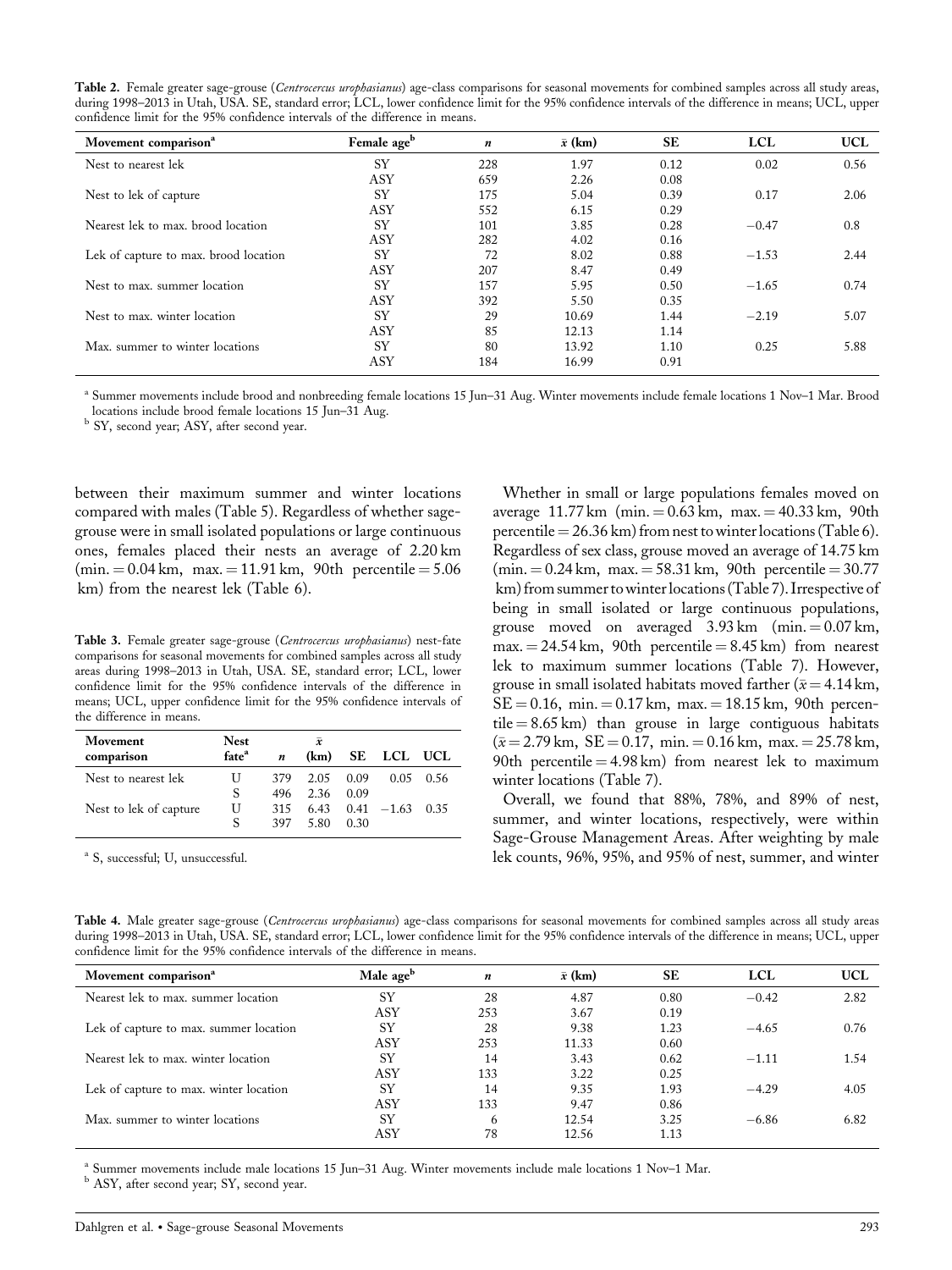Table 5. Greater sage-grouse (Centrocercus urophasianus) sex-class comparisons for seasonal movements for combined samples across all study areas during 1998–2013 in Utah, USA. SE, standard error; LCL, lower confidence limit for the 95% confidence intervals of the difference in means; UCL, upper confidence limit for the 95% confidence intervals of the difference in means.

| Movement comparison <sup>a</sup> | Sex | n     | $\overline{\mathbf{x}}$ |      | $(km)$ SE LCL                  | <b>UCL</b> |
|----------------------------------|-----|-------|-------------------------|------|--------------------------------|------------|
| Nearest lek to max.              | F   | 1,014 |                         |      | $3.94$ 0.11 $-0.44$            | 0.44       |
| summer location                  | М   | 290   | 3.94                    | 0.20 |                                |            |
| Lek of capture to max.           | F   | 919   | 9.71                    | 0.29 | 0.16                           | 2.59       |
| summer location                  | М   | 287   | 11.09                   | 0.55 |                                |            |
| Nearest lek to max, winter       | F   | 364   |                         |      | $4.04$ $0.18$ $-1.29$ $-0.07$  |            |
| location                         | М   | 154   | 3.36 0.25               |      |                                |            |
| Lek of capture to max.           | F   | 363   |                         |      | $14.26$ $0.58$ $-6.71$ $-2.88$ |            |
| winter location                  | М   | 152   | 9.47                    | 0.78 |                                |            |
| Max. summer to winter            | F   | 267   | 16.08                   |      | $0.72 - 5.99 - 1.01$           |            |
| locations                        | М   | 86    | 12.58                   | 1.04 |                                |            |

Summer movements include brood and nonbreeding female and male locations 15 Jun–31 Aug. Winter movements include female and male locations 1 Nov–1 Mar.

locations, respectively, fell within Sage-Grouse Management Areas.

Females moved farther ( $\bar{x} = 6.95$  km, SE = 0.46, min. = 0.00 km, max.  $= 57.45$  km, 90th percentile  $= 15.72$  km) in large populations compared to small populations ( $\bar{x} = 4.47$  km,  $SE = 0.33$ , min.  $= 0.02$  km, max.  $= 346.40$  km, 90th percen $tile = 9.96 \text{ km}$ ) from nest to summer locations. Specifically, broods in larger contiguous landscapes of sagebrush habitat moved greater than twice as far ( $\bar{x} = 6.99$  km, SE = 0.50,  $n = 226$ ) from their nests compared with broods in small more isolated habitats ( $\bar{x}$  = 3.25 km, SE = 0.29, n = 156; Table 6; Fig. 2). For every one-unit (i.e., percent) increase in habitat space within the 12.84-km buffer there was a 1.7% increase in the maximum distance a brood moved from the nest (slope = 0.017,  $P \le 0.0001$ ;  $r^2 = 0.13$ ; Fig. 2).

#### DISCUSSION

Contemporary conservation planning for sage-grouse provides a species-specific example of the need for increased knowledge of seasonal movements for strategic landscapemanagement approaches (Goble et al. 2012, USFWS 2015). Although individual sage-grouse in Utah moved considerable distances, the seasonal movements we reported for Utah's sage-grouse populations were generally less than those reported range-wide. The differences we observed may reflect the localized and naturally noncontiguous nature of many sagebrush habitats in the southern Great Basin and Colorado Plateau (Beck et al. 2003, Schroeder et al. 2004,

Table 6. Distances (km) of female greater sage-grouse (Centrocercus urophasianus) movements by study area size during 1998-2013 in Utah, USA. SE, standard error; LCL, lower confidence limit for the 95% confidence intervals of the difference in means; UCL, upper confidence limit for the 95% confidence intervals of the difference in means; Min. and Max. are the minimum and maximum distances for individual grouse. The 90th percentile of distances is represented by column p90.

| Movement comparison <sup>a</sup> | Study area | n   | $\bar{x}$ (km) | SE   | <b>LCL</b> | <b>UCL</b> | Min. | Max.  | p90   |
|----------------------------------|------------|-----|----------------|------|------------|------------|------|-------|-------|
| Nest to nearest lek              | Large      | 531 | 2.20           | 0.08 | $-0.25$    | 0.25       | 0.04 | 9.76  | 5.08  |
|                                  | Small      | 396 | 2.20           | 0.10 |            |            | 0.10 | 11.91 | 4.87  |
|                                  | Total      | 927 | 2.20           | 0.06 |            |            | 0.04 | 11.91 | 5.06  |
| Nest to max. summer location     | Large      | 295 | 6.95           | 0.46 | $-3.95$    | $-1.37$    | 0.00 | 57.45 | 15.72 |
|                                  | Small      | 270 | 4.47           | 0.33 |            |            | 0.02 | 36.40 | 9.96  |
|                                  | Total      | 565 | 5.77           | 0.29 |            |            | 0.00 | 57.45 | 13.60 |
| Nest to max, winter location     | Large      | 17  | 11.90          | 2.72 | $-5.90$    | 5.57       | 0.74 | 37.81 | 26.61 |
|                                  | Small      | 97  | 11.74          | 0.98 |            |            | 0.63 | 40.33 | 25.85 |
|                                  | Total      | 114 | 11.77          | 0.92 |            |            | 0.63 | 40.33 | 26.36 |
| Nest to max, brood location      | Large      | 226 | 6.99           | 0.50 | $-4.88$    | $-2.59$    | 0.12 | 42.57 | 15.71 |
|                                  | Small      | 156 | 3.25           | 0.29 |            |            | 0.02 | 24.23 | 7.87  |
|                                  | Total      | 382 | 5.46           | 0.33 |            |            | 0.02 | 42.57 | 12.84 |

<sup>a</sup> Summer movements include brood and nonbreeding female locations 15 Jun–31 Aug. Winter movements include female locations 1 Nov–1 Mar. Brood locations include brood female locations 15 Jun–31 Aug.

Table 7. Distances (km) of greater sage-grouse (Centrocercus urophasianus) movements by study area size during 1998–2013 in Utah, USA. SE, standard error; LCL, lower confidence limit for the 95% confidence intervals of the difference in means; UCL, upper confidence limit for the 95% confidence intervals of the difference in means. Min. and Max. are the minimum and maximum distances for individual grouse. The 90th percentile of distances is represented by column p90.

| Movement comparison <sup>a</sup>    | Study area | n     | $\bar{x}$ (km) | <b>SE</b> | <b>LCL</b> | <b>UCL</b> | Min. | Max.  | p90   |
|-------------------------------------|------------|-------|----------------|-----------|------------|------------|------|-------|-------|
| Nearest lek to max. summer location | Large      | 543   | 3.88           | 0.12      | $-0.27$    | 0.44       | 0.07 | 21.14 | 7.75  |
|                                     | Small      | 749   | 3.96           | 0.13      |            |            | 0.11 | 24.54 | 9.20  |
|                                     | Total      | 1,292 | 3.93           | 0.09      |            |            | 0.07 | 24.54 | 8.45  |
| Nearest lek to max, winter location | Large      | 178   | 2.79           | 0.17      | 0.88       | 1.82       | 0.16 | 25.78 | 4.98  |
|                                     | Small      | 447   | 4.14           | 0.16      |            |            | 0.17 | 18.15 | 8.65  |
|                                     | Total      | 625   | 3.76           | 0.13      |            |            | 0.16 | 25.78 | 7.15  |
| Max. summer to winter locations     | Large      | 72    | 16.57          | 1.49      | $-5.40$    | 0.92       | 0.85 | 50.05 | 38.09 |
|                                     | Small      | 309   | 14.32          | 0.62      |            |            | 0.24 | 58.31 | 29.77 |
|                                     | Total      | 381   | 14.75          | 0.58      |            |            | 0.24 | 58.31 | 30.77 |

<sup>a</sup> Summer movements include brood and nonbreeding female and male locations 15 Jun–31 Aug. Winter movements include female and male locations 1 Nov–1 Mar.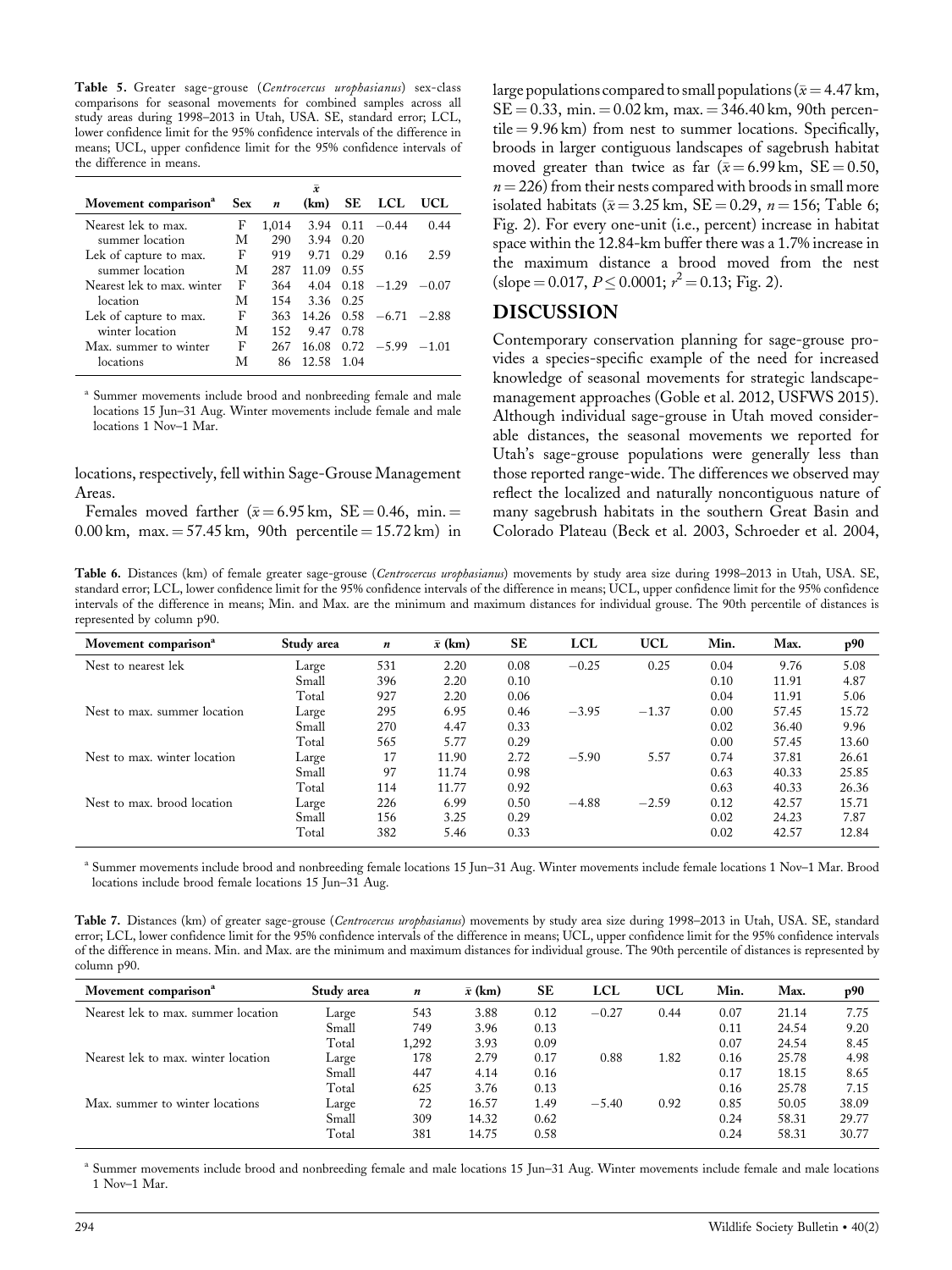

Figure 2. Maximum greater sage-grouse (Centrocercus urophasianus) brood movements from their nest site location plotted against the proportion of the area that is potential sagebrush (Artemisia spp.) habitat in Utah, USA, during 1998–2013. Circles symbolize the large contiguous study areas and crosses symbolize the small isolated study areas. The dotted line is the predicted movements from the weighted least-squares linear regression.

UDWR 2009, Fedy et al. 2012). For example, Fedy et al. (2012) reported farther average and maximum seasonal movement distances for sage-grouse in Wyoming where there was larger and more contiguous sagebrush habitats than in Utah (Schroeder et al. 2004). We also documented considerable variation by individuals within study areas, as demonstrated by our minimum and maximum values for specific seasonal movements.

To our knowledge, no other published studies have assessed sage-grouse movements based on differences in habitat space availability for each population. We found that radiomarked sage-grouse females and their broods in larger more contiguous populations moved farther than broods in smaller more isolated populations. The sage-grouse populations located within Alton Valley, Ibapah, Sheeprock Mountains, Bald Hills, Hamlin Valley, Anthro Mountain, East Bench, Strawberry Valley, and Emery County study areas inhabited relatively small, spatially isolated seasonal habitats surrounded by a generally unsuitable and fragmented landscape (Beck et al. 2003, UDWR 2009). Conversely, the larger sage-grouse populations that inhabited Parker Mountain, Rich County, West Box Elder, and Diamond Mountain study areas had access to larger, contiguous sagebrush landscapes; females with broods moved farther in correlation

with the available space in these areas. Fedy et al. (2012) suggested similar habitat factors (e.g., fragmentation, availability) influenced nest to summer movements in Wyoming. We speculate the difference we observed between Utah's small and large populations during brooding activities reflected the increased availability and connectivity of seasonal habitats (i.e., usable space) afforded by larger scale contiguous sagebrush landscapes. However, our nest to brood or summer distances, even in our larger populations, were generally less than those reported in other studies (Klebenow and Gray 1968, Connelly et al. 1988, Fedy et al. 2012).

Conversely, small populations moved greater distances than large populations from nearest lek to winter locations. Hagen et al. (2001) suggested grouse populations in more fragmented landscapes required larger extents to meet their resource needs. Similar to Schroeder and Robb (2003), we suggest the longer movements to winter areas in small populations were an adaptation to isolated and fragmented habitat in these areas (Beck et al. 2003). For example, Sheeprock Mountains, Bald Hills, Strawberry Valley, and Anthro Mountain populations moved considerable distances from more isolated high-elevation breeding habitats to lower elevation wintering areas. Grouse in large populations such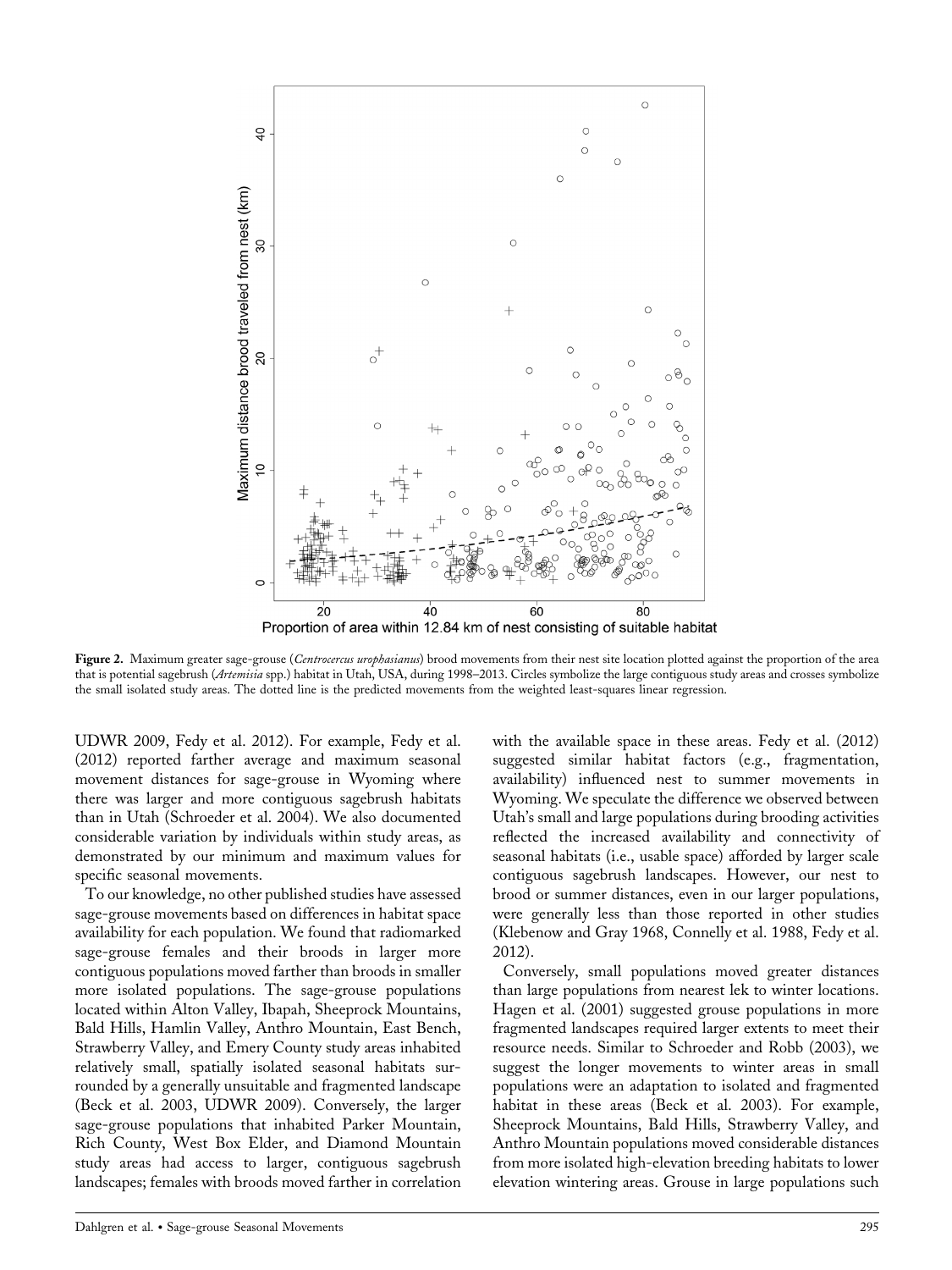as West Box Elder and Parker Mountain generally moved down in elevation, but moved shorter distances with more contiguous breeding and winter habitat (Fig. 1).

The differences we found in seasonal movements between large and small populations suggest sage-grouse populations in Utah may benefit from conservation actions implemented to increase usable space (e.g., treatment of conifers encroaching into sagebrush communities) in 2 notable ways. First, because brood movements were confined to the available habitat space, increased habitat space adjacent to current breeding habitat could readily be used by sagegrouse. For example, sage-grouse in Utah have been shown to occupy areas of sagebrush encroached by conifers post-tree removal (Cook 2015, Sandford et al. 2015). This response has been immediate in areas that exhibited limited habitat space (Frey et al. 2013). Moreover, recent research has shown increased sage-grouse brood survival in association with conifer removal areas (C. Sandford, Utah State University, unpublished data). Brood survival, and more specifically survival of individual chicks, has been shown to influence sage-grouse population growth rates (Taylor et al. 2012, Dahlgren et al. 2016). Second, for small populations, increasing habitat space near breeding habitats may decrease fragmentation and reduce the distance they currently move through unsuitable habitats to wintering areas. Beck et al. (2006) found juvenile sage-grouse that moved farther distances to wintering areas experienced lower survival rates. Adult survival is the most important factor influencing rates of sage-grouse population growth (Taylor et al. 2012, Dahlgren et al. 2016). Although more research is needed to better understand the mechanisms influencing sage-grouse response to increases in habitat space, our observations of sage-grouse seasonal movements and other studies cited herein suggest the potential for a positive effect.

Fidelity to areas used in previous seasons may also influence movements of sage-grouse if they by-pass available habitats for more familiar areas (Wallestad 1971, Berry and Eng 1985, Schroeder et al. 1999, Connelly et al. 2000). Specifically, nest-area fidelity, where a female selects a specific area (less than a few hundred meters) in consecutive years for nest sites rather than randomly selecting from the available landscape, could influence adult female movements during the breeding period (Fischer et al. 1993, Peck et al. 2012). We did not assess fidelity to seasonal habitats by individuals.

Aldridge (2001) reported that seasonal variation in precipitation may also affect female sage-grouse and brood movements. He reported that radiomarked females and their broods moved less in wet than dry years (Aldridge 2001). Because our study period encompassed several years, which included variability in precipitation patterns, our data captured this variation in seasonal movements.

Our average (2.20 km) and 90th percentile (5.06 km) radiomarked female movements from nearest lek to nest were similar to distances reported by Coates et al. (2013). We found no difference in nearest lek to nest distances for small isolated and large contiguous habitats and associated populations. Because of the uniformity of nest to nearest lek distance in the populations studied, regardless of the available habitat space, and given the fact that these distances were consistent with other studies (Coates et al. 2013), we suggest these distances may reflect general sage-grouse breeding-habitat space requirements (Connelly et al. 2011a). As such, management decisions implemented under the Utah Plan (Utah 2013) and others should incorporate these distances when prioritizing actions to conservation of sagegrouse nesting habitat.

Successful nests were located farther from the nearest lek than unsuccessful nests. Differences in nest survival based on distance from the nearest lek may have been an artifact of the number of adult females in the sample population. Adult females tend to move farther from leks and have greater nest survival than juveniles (Dahlgren et al. 2016). However, because the mean distances from nearest lek for successful and unsuccessful nests were within a few hundred meters, this observation may not have important management implications.

Overall, the summer to winter movements for the sagegrouse populations we studied were similar to those reported in other studies (mean =  $10-18$  km) for various age classes (Connelly et al. 1988, Beck et al. 2006, Bruce et al. 2011, Fedy et al. 2012). However, monitoring during the winter was limited to a few annual fixed-wing aircraft flights per study area and ground searches were usually precluded by snow levels for relocating sage-grouse marked with very high frequency radiocollars during the winter. The increased deployment of GPS transmitters on sage-grouse to determine winter habitat use will likely provide better information to develop management actions to conserve winter habitats (Utah Wildlife In Need Foundation 2011).

Conservation buffers are an important consideration for sage-grouse management (Manier et al. 2014, USFWS 2015). Coates et al. (2013) argued leks are a reasonable focal point for sage-grouse management and best management practices for sage-grouse are often focused on leks and a buffered zone to protect populations and habitat. Some agencies have used distances of  $\leq$ 1 km from leks to protect sage-grouse habitat (Connelly et al. 2000). However, our seasonal movement data, and that in other studies, suggest management buffers that only incorporate breeding (lek, nest, and early brooding) habitats may fail to protect key summer and wintering habitats (Doherty et al. 2011, Fedy et al. 2012). Fedy et al. (2012) emphasized the need to account for all seasonal habitats for sage-grouse conservation and reported that 85% of summer and 65% of winter locations were within Wyoming's core 75 areas, although percentages were greater in core 100 areas. Wyoming's core 75 and core 100 areas are the smallest buffer sizes around leks necessary to contain 75% and 100% of sage-grouse breeding populations, respectively (Doherty et al. 2011).

Conservation buffers have also often been utilized to mitigate the potential effects of energy developments and their related infrastructure on sage-grouse habitat. Indirect disturbance to sage-grouse from energy development can occur as far as 19 km from infrastructure (Naugle et al. 2011). Johnson et al. (2011) reported that lek count trends can be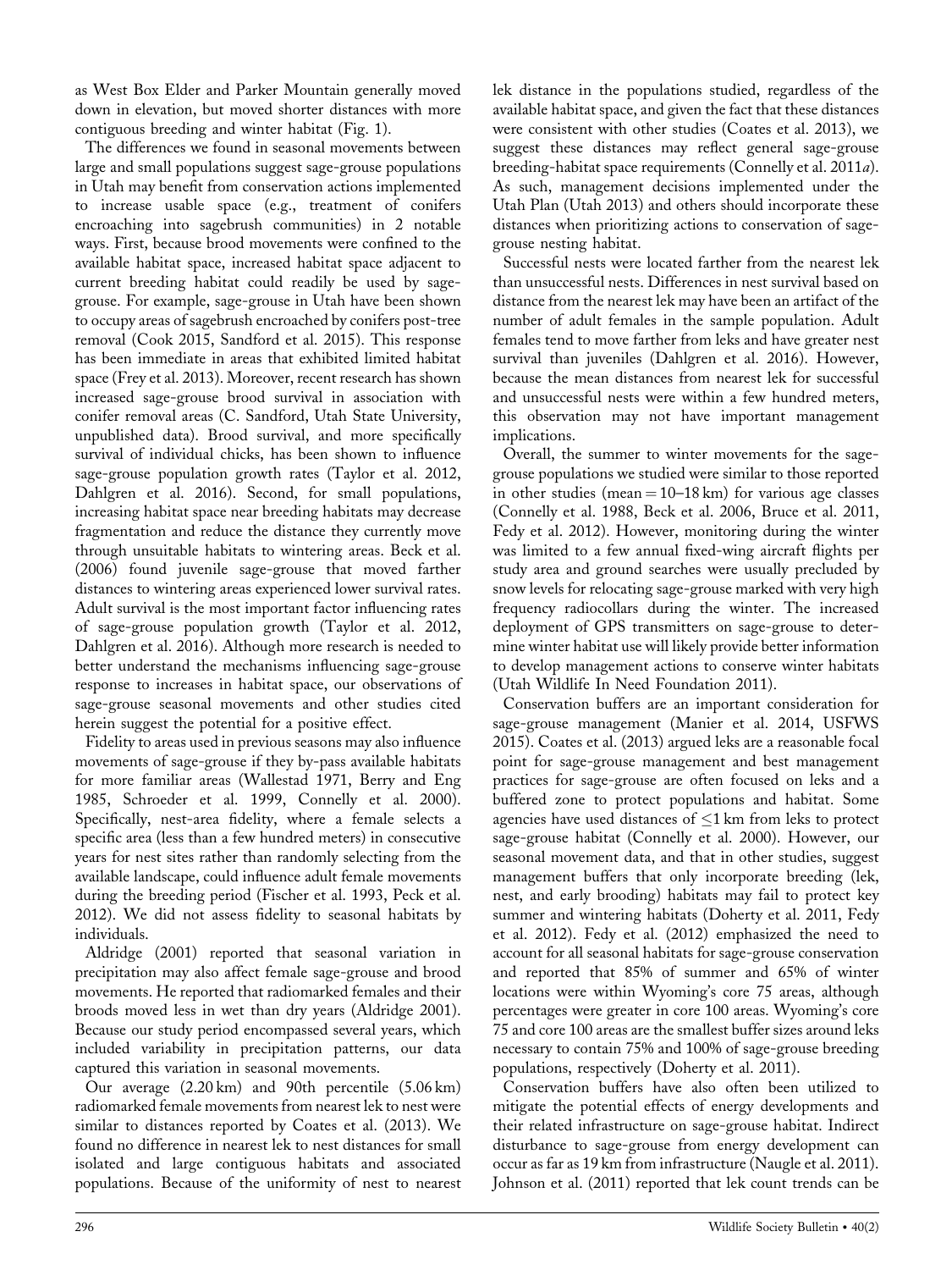negatively related to the number of communication towers within 18 km of leks. Messmer et al. (2013) found that anthropogenic disturbances often consisted of multiple features (e.g., powerlines with nearby roads) potentially confounding the influence assessed for specific feature types (e.g., powerlines, wells, etc.). In Wyoming, wintering grouse were negatively affected by increasing well densities within a  $2 \times 2$ -km area (Doherty et al. 2008). LeBeau et al. (2014) found increased rates of sage-grouse nest and brood survival with increasing distance from wind-energy turbines. To mitigate these negative impacts, many federal and state management plans have adopted a 1-km buffer for tall structures (Messmer et al. 2013). Connelly et al. (2000) suggested a 3-km buffer within all seasonal habitats for construction of tall structures. Our data suggest the actual size of conservation buffers required to conserve breeding habitats in Utah will vary based on the amount of habitat space used by the population. To conserve breeding and summer habitats in Utah we suggest buffer distances of 5 km and 8 km, respectively. To be effective, however, conservation buffers should include all seasonal habitats, and we suggest that our 90th percentile values describe the potential landscape available to our populations (Fedy et al. 2012).

Some of the sage-grouse radiomarked in the Hamlin Valley, Ibapah, and West Box Elder used seasonal habitats in Nevada. Similarly, several sage-grouse radiomarked in West Box Elder, Rich County, and Diamond Mountain used seasonal habitats in Idaho, Wyoming, and Colorado. Reinhart et al. (2013) recorded inter-seasonal movements by sage-grouse across multiple state boundaries in the West Box Elder study area. Because of our recorded seasonal movements and the associated sagebrush landscapes, we suggest West Box Elder, Rich County, and Diamond Mountain provided adequate seasonal habitats and available space to improve the likelihood of persistence in Utah, while Ibapah and Hamlin Valley populations likely depend on habitats within Nevada. We reemphasize the critical need for a strategy to work with partners across political boundaries (Reinhart et al. 2013).

Utah's Sage-Grouse Management Areas, delineated by the state's sage-grouse conservation plan, included approximately 85% of the radiotelemetry seasonal locations and >95% when weighted by lek counts. However, the seasonal movement distances we measured from leks would not have accounted for undiscovered leks on the landscape. In nearly every study area, previously undiscovered leks were detected after research activities began. Therefore, lek searches should be conducted in areas of conservation concern to ensure adequate protection of important habitats.

## MANAGEMENT IMPLICATIONS

Our results offer a framework to provide more certainty to sage-grouse management decision-making in Utah and other areas with isolated or fragmented habitats. For example, the conservation buffers we recommend can provide more certainty for protecting habitats important to current sagegrouse populations in Utah. Our reported seasonal movements indicate augmented usable habitat space could be readily occupied by sage-grouse with potential benefits to population growth. Concomitantly, the Utah state Plan has placed an emphasis on increasing the useable habitat space for Utah's sage-grouse populations. However, we caution that because sagebrush systems respond over long time frames to restoration efforts and sage-grouse populations are cyclic with relatively slow growth rates compared with other gallinaceous birds, it may take several breeding cycles before population-level effects due to management actions become noticeable (Garton et al. 2011, Pyke 2011, Messmer et al. 2013). The USFWS will re-evaluate its decision to not list sage-grouse for Endangered Species Act protection as part of a 5-year status review; therefore, more information will be needed to better understand the effects of this management strategy on stabilizing sage-grouse populations.

# ACKNOWLEDGMENTS

We thank the following individuals who provided significant efforts in leading field-based collection of sage-grouse location data used in our analysis: J. Flory, R. Chi, J. Reinhart, C. D. Caudill, S. Graham, N. Gruber, O. Duvuvuei, S. Dettenmaier, H. McPherron, A. Cook, B. Wing, C. Cardinal, L. Smith, C. Burnett, C. Perkins, B. Christiansen, K. Bunnell, R. Peck, J. Hennefer, D. Bambrough, J. Kaze, and J. Baxter. We thank 3 anonymous reviewers, L. McDonald, and C. Rubic for their contributions to the improvement of our manuscript. Funding for the synthesis of this work was provided by the Utah Public Lands Policy Coordination Office. We acknowledge D. Ramsey's Utah State University Remote Sensing and GIS Laboratory in the Department of Wildland Resources for completing spatial analysis. We thank all the biological technicians that worked within study areas throughout many field seasons. We acknowledge the many private landowners who provided opportunity to enter their properties and collect our data, as well as their participation within the local working groups that helped get research projects started. Alton Valley: Funding was provided by U.S. Department of Interior Bureau of Land Management (BLM), Utah Division of Wildlife Resources (UDWR), and Western Alliance to Expand Student Opportunities. Anthro Mountain: Funding was provided by the U.S. Department of Agriculture, U.S. Forest Service (USFS) Ashley National Forest, BLM, UDWR, Berry Petroleum, S. J. and Jessie Quinney Foundation (SJQF), Utah State University Extension (USU Ext.), Utah State University College of Natural Resources Quinney Professorship for Wildlife Conflict Management (USU QP), and Jack H. Berryman Institute (BI). Bald Hills: Funding was provided by the U.S. Department of Interior, BLM. Diamond Mountain: Funding and other support was provided by the Diamond Mountain Grazers Association, U.S. Department of Interior, BLM, and UDWR. East Bench: Funding was provided by Enduring Resources, UDWR, USFS, BLM, SJQF, USU Ext., USU QP, and BI. Emery County: Funding was provided by USFS, UDWR, BLM, SJQF, USU Ext., USU QP, and BI. Hamlin Valley: Funding was provided by the U.S. Department of Interior, BLM, Sportsmen for Fish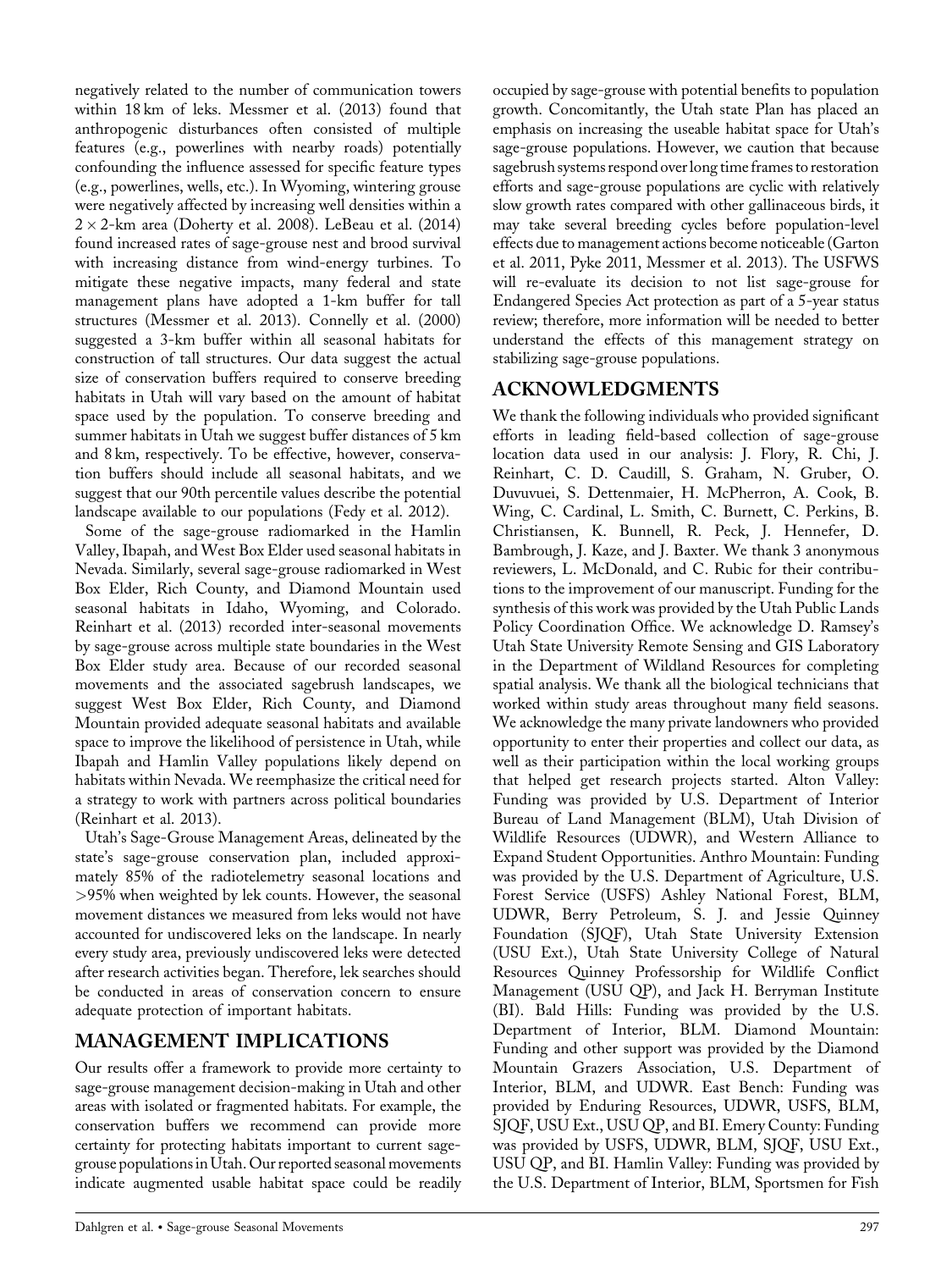and Wildlife, and UDWR. Ibapah: Funding was provided by USFS, UDWR, BLM, SJQF, USU Ext., USU QP, and BI. Parker Mountain: Funding was provided by the Parker Mountain Grazing Association, USFS Dixie and Fishlake National Forests, UDWR, USU Ext., USU QP, BLM, SJQF, and BI. Rich County: Funding was provided by Deseret Land and Livestock, Pheasants Forever, U.S. Department of Agriculture Natural Resource Conservation Service (NRCS) Sage-Grouse Initiative, Idaho Fish and Game Department, Rich County Coordinated Resource Management Group, Rich County Commission, UDWR, USU Ext., USU QP, BLM, SJQF, and BI. Sheeprock Mountains: Funding was provided by USFS, UDWR, BLM, SJQF, USU Ext., USU QP, and BI. Strawberry Valley: Funding was provided by Brigham Young University, Sportsmen for Fish and Wildlife, USFS Uintah–Wasatch– Cache National Forests, Utah Reclamation Mitigation and Conservation Commission, and UDWR. West Box Elder: Funding was provided by UDWR, West Box Elder Coordinated Resource Management Group, BLM, USFS, SJQF, USU Ext., USU QP, BI, and NRCS.

#### LITERATURE CITED

- Aldridge, C. L. 2001. Do sage-grouse have a future in Canada? Population dynamics and management suggestions. Pages 1–11 in Proceedings of the 6th Prairie Conservation and Endangered Species Conference, 22–25 Feb 2001, Winnipeg, Canada. Manitoba Conservation, Winnipeg, Canada.
- Baxter, R. J., J. T. Flinders, and D. L. Mitchell. 2008. Survival, movements, and reproduction of translocated sage-grouse in Strawberry Valley, Utah. Journal of Wildlife Management 72:179–186.
- Baxter, R. J., R. T. Larsen, and J. T. Flinders. 2013. Survival of resident and translocated greater sage-grouse in Strawberry Valley, Utah: a 13-year study. Journal of Wildlife Management 77:802–811.
- Beck, J. L., D. L. Mitchell, and B. D. Maxfield. 2003. Changes in the distribution and status of sage-grouse in Utah. Western North American Naturalist 63:203–214.
- Beck, J. L., K. P. Reese, J. W. Connelly, and M. B. Lucia. 2006. Movements and survival of juvenile greater sage-grouse in southeastern Idaho. Wildlife Society Bulletin 34:1070–1078.
- Beck, T. D. I., R. B. Gill, and C. E. Braun. 1975. Sex and age determination of sage grouse from wing characteristics. Colorado Department of Natural Resources game information, leaf 49. Colorado Division of Wildlife, Fort Collins, USA.
- Berry, J. D., and R. L. Eng. 1985. Interseasonal movements and fidelity to seasonal use areas by female sage-grouse. Journal of Wildlife Management 49:237–240.
- Bivand, R. S., E. Pebesma, and V. Gomez-Rubio. 2013. Applied spatial data analysis with R, Second edition. Springer, New York, New York, USA.
- Bivand, R., and C. Rundel. 2013. Rgeos: interface to geometry engine open source (GEOS). R package version 0.2-20. [http://rpackages.](http://rpackages.ianhowson.com/rforge/rgeos/) [ianhowson.com/rforge/rgeos/.](http://rpackages.ianhowson.com/rforge/rgeos/) Accessed 5 Jan 2014.
- Bruce, J. R., W. D. Robinson, S. L. Petersen, and R. F. Miller. 2011. Greater sage-grouse movements and habitat use during winter in central Oregon. Western North American Naturalist 71:418–424.
- Carvell, C., J. L. Osborne, A. F. G. Bourke, S. N. Freeman, R. F. Pywell, and M. S. Heard. 2011. Bumble bee species' responses to a targeted conservation measure depend on landscape context and habitat quality. Ecological Applications 21:1760–1771.
- Coates, P. S., M. L. Casazza, E. J. Blomberg, S. C. Gardner, S. P. Espinosa, J. L. Yee, L. Wiechman, and B. J. Halstead. 2013. Evaluating greater sagegrouse seasonal space use relative to leks: implications for surface use designations in sagebrush ecosystems. Journal of Wildlife Management 77:1598–1609.
- Connelly, J. W., H. W. Browers, and R. J. Gates. 1988. Seasonal movements of sage grouse in southeastern Idaho. Journal of Wildlife Management 52:116–122.
- Connelly, J. W., C. A. Hagen, and M. A. Schroeder. 2011a. Characteristics and dynamics of greater sage-grouse populations. Pages 53–67 in S. T. Knick and J. W. Connelly, editors. Greater sage-grouse: ecology and conservation of a landscape species and its habitats. Studies in Avian Biology 38. University of California Press, Berkeley, USA.
- Connelly, J. W., E. T. Rinkes, and C. E. Braun. 2011b. Characteristics of greater sage-grouse habitats: a landscape species at micro and macro scales. Pages 69–83 in S. T. Knick and J. W. Connelly, editors. Greater sagegrouse: ecology and conservation of a landscape species and its habitats. Studies in Avian Biology 38. University of California Press, Berkeley, USA.
- Connelly, J. W., M. A. Schroeder, A. R. Sands, and C. E. Braun. 2000. Guidelines to manage sage grouse populations and their habitats. Wildlife Society Bulletin 28:967–985.
- Cook, A. 2015. Greater sage-grouse seasonal habitat models, response to juniper reduction and effects of capture behavior on vital rates, in northwest Utah. Thesis, Utah State University, Logan, USA.
- Dahlgren, D. K., R. D. Elmore, D. A. Smith, A. Hurt, E. B. Arnett, and J. W. Connelly. 2012. Use of dogs in wildlife research and management. Pages 140–153 in N. Silvy, editor. Wildlife techniques manual, Volume 1, Seventh edition. The Wildlife Society, Washington, D.C., USA.
- Dahlgren, D. K., M. R. Guttery, T. A. Messmer, D. Caudill, R. D. Elmore, R. Chi, and D. N. Koons. 2016. Evaluating vital rate contributions to greater sage-grouse population dynamics to inform conservation. Ecosphere 7:e01249. DOI: 10.1002/ecs2.1249
- Dahlgren, D. K., T. A. Messmer, E. T. Thacker, and M. R. Guttery. 2010. Evaluation of brood detection techniques: recommendations for estimating greater sage-grouse productivity. Western North American Naturalist 70:233–237.
- Doherty, K. E., D. E. Naugle, H. E. Copeland, A. Pocewicz, and J. M. Kiesecker. 2011. Energy development and conservation tradeoffs: systematic planning for greater sage-grouse in their eastern range. Pages 505–516 in S. T. Knick and J. W. Connelly, editors. Greater sage-grouse: ecology and conservation of a landscape species and its habitats. Studies in Avian Biology 38. University of California Press, Berkeley, USA.
- Doherty, K. W., D. E. Naugle, B. L. Walker, and J. M. Graham. 2008. Greater sage-grouse winter habitat selection and energy development. Journal of Wildlife Management 72:187–195.
- Fedy, B. C., C. A. Aldridge, K. E. Doherty, M. O'Donnell, J. L. Beck, B. Bedrosian, M. J. Holloran, G. D. Johnson, N. W. Kaczor, C. P. Kirol, C. A. Mandich, D. Marshall, G. McKee, C. Olson, C. C. Swanson, and B. L. Walker. 2012. Interseasonal movements of greater sage-grouse, migratory behavior, and an assessment of the core regions concept in Wyoming. Journal of Wildlife Management 76:1062–1071.
- Fischer, R. A., A. D. Apa, W. L. Wakkinen, K. P. Reese, and J. W. Connelly. 1993. Nesting-area fidelity of sage grouse in southeastern Idaho. Condor 95:1038–1041.
- Frey, S. N., R. Curtis, and K. Heaton. 2013. Response of a small population of greater sage-grouse to tree removal: implications of limiting factors. Human-Wildlife Interactions 7:260–272.
- Garton, E. O., J. W. Connelly, J. S. Horne, C. A. Hagen, A. Moser, and M. A. Schroeder. 2011. Greater sage-grouse population dynamics and probability of persistence. Pages 293–381 in S. T. Knick and J. W. Connelly, editors. Greater sage-grouse: ecology and conservation of a landscape species and its habitats. Studies in Avian Biology 38. University of California Press, Berkeley, USA.
- Giesen, K. M., T. J. Schoenberg, and C. E. Braun. 1982. Methods for trapping sage grouse in Colorado. Wildlife Society Bulletin 10: 224–231.
- Goble, D. D., J. A. Wiens, J. M. Scott, T. D. Male, and J. A. Hall. 2012. Conservation-reliant species. BioScience 62:869–873.
- Gruber, N. W. 2012. Population dynamics and movements of translocated and resident greater sage-grouse on Anthro Mountain, Utah. Thesis, Utah State University, Logan, USA.
- Guthery, F. S. 1997. A philosophy of habitat management for northern bobwhites. Journal of Wildlife Management 61:291–301.
- Hagen, C. A., N. C. Kenkel, D. J. Walker, R. K. Baydack, and C. E. Braun. 2001. Fractal-based spatial analysis of radiotelmetery data. Pages 167–187 in J. J. Millspaugh and J. M. Marzluff, editors. Radio tracking and animal populations. Academic Press, San Diego, California, USA.
- Idaho Department of Fish and Game. 2006. Conservation plan for the greater sage-grouse in Idaho. Idaho Department of Fish and Game,